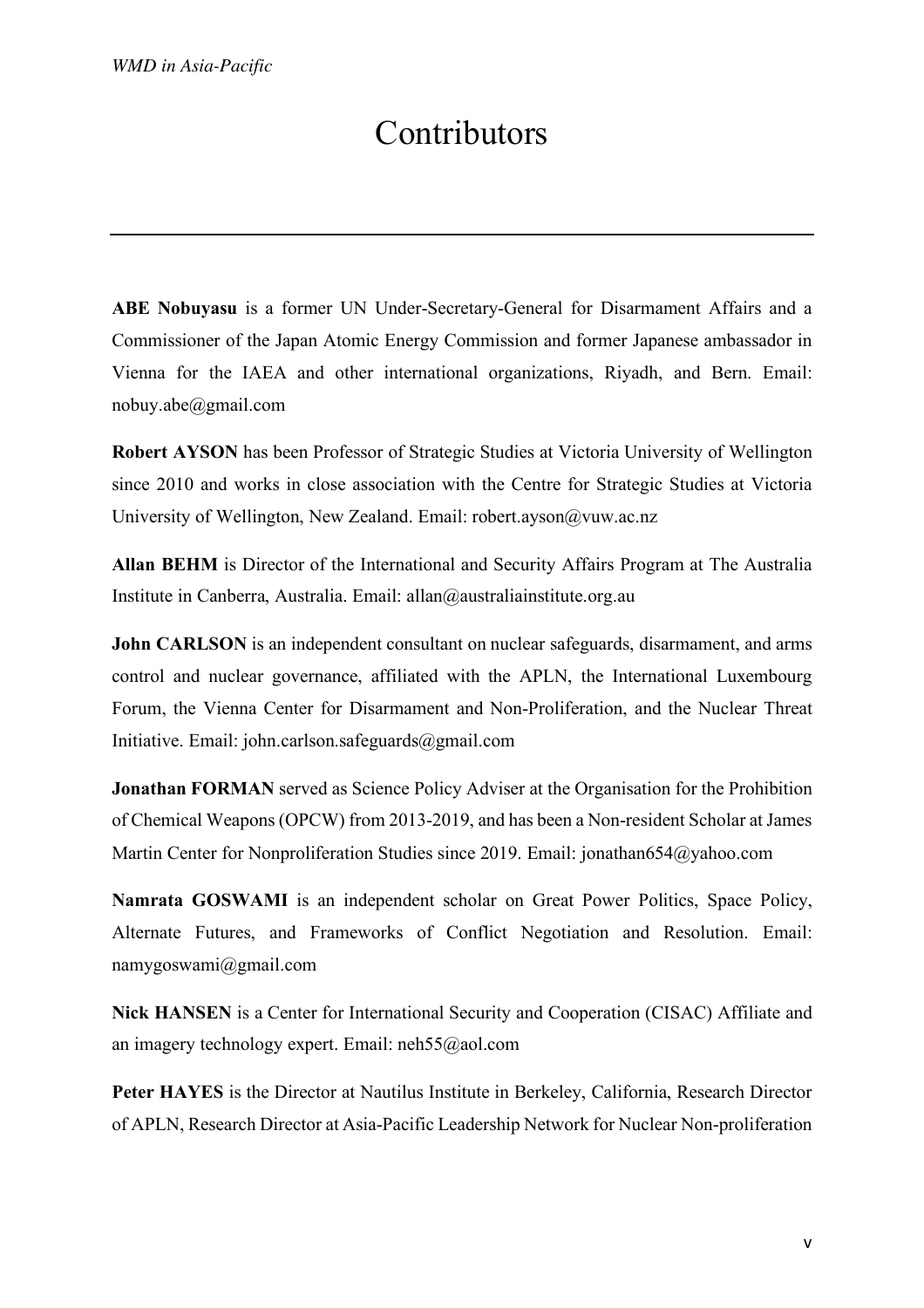and Disarmament (APLN), and Honorary Professor at the Center for International Security Studies, Sydney University, Australia. Email: phayes@nautilus.org

**Alexander KELLE** a Senior Researcher at the Berlin Office of the Institute for Peace Research and Security Policy (IFSH) at the University of Hamburg, Germany. He served as a Senior Policy Officer at the OPCW from February 2013 to December 2019. Email: kelle@ifsh.de

**Feroz KHAN** is a Research Professor in the Department of National Security Affairs at the Naval Postgraduate School in Monterey, California and the former Director of Arms Control and Disarmament Affairs in the Strategic Plans Division, Joint Services Headquarters, in Pakistan. Email: fhkhan@nps.edu

**Tanvi KULKARNI**is Policy Fellow at the Asia-Pacific Leadership Network for Nuclear Nonproliferation and Disarmament (APLN) and a Visiting Fellow at the Institute of Peace and Conflict Studies, New Delhi. Email: kulkarnit@apln.network

**Sang Hyun LEE** is President of the Sejong Institute in Seoul, South Korea and President of the Korea Nuclear Policy Society (KNPS). He is a member of Asia-Pacific Leadership Network for Nuclear Nonproliferation and Disarmament (APLN), and Korea-US Nuclear Policy Leadership Initiative (NPLI). Email: shlee@sejong.org

**LUO Xi** is a Research Fellow at the China Arms Control and Disarmament Association (CACDA) and has a PhD in International Politics from Renmin University of China. Email: luoxi524@126.com

**MOON Chung-in** is the Chair of the Sejong Institute, South Korea, Vice Chair of the Asia-Pacific Leadership Network for Nuclear Non-proliferation and Disarmament (APLN), and the former special adviser for Unification, Foreign and Security Affairs to the ROK President. Email: cimoon@yonsei.ac.kr

**Marty NATALEGAWA** served as Foreign Minister of Indonesia (2009 – 2014). He is a member of the UN Secretary-General's High Level Advisory Board on Mediation; the UNSG's Advisory Board on Disarmament and the Board of Trustees of the United Nations Institute for Disarmament Research. He is the Chair of the Board of Members of Asia-Pacific Leadership Network for Nuclear Non-proliferation and Disarmament. Email: chair@apln.network